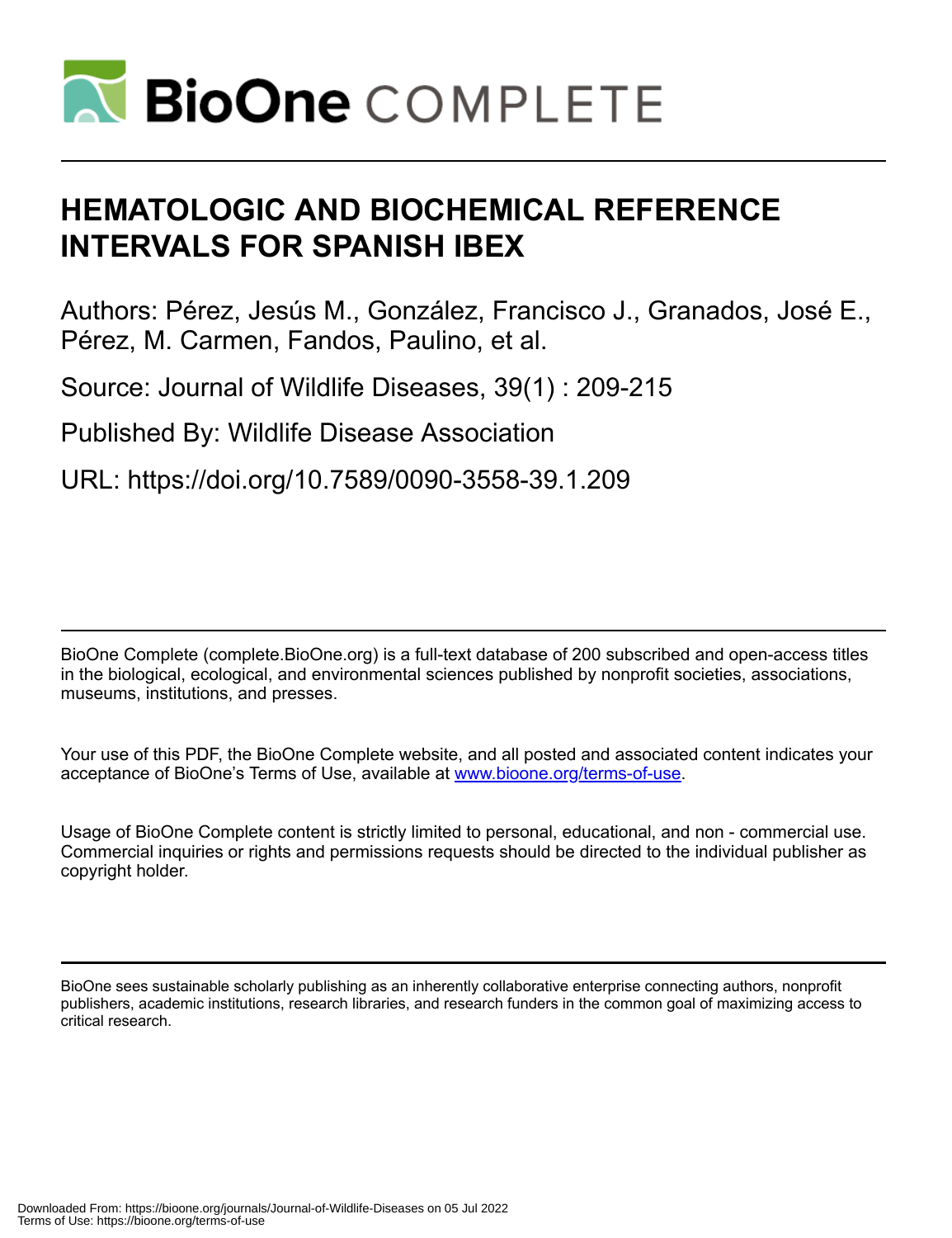## **HEMATOLOGIC AND BIOCHEMICAL REFERENCE INTERVALS FOR SPANISH IBEX**

**Jesús M. Pérez,**<sup>1,5</sup> Francisco J. González,<sup>2</sup> José E. Granados,<sup>3</sup> M. Carmen Pérez,<sup>3</sup> **Paulino Fandos,<sup>4</sup> Ramón C. Soriguer,<sup>4</sup> and Emmanuel Serrano<sup>1</sup>** 

<sup>1</sup> Departamento de Biología Animal, Biología Vegetal y Ecología. Universidad de Jaén. Paraje Las Lagunillas, s.n., E-23071, Jaén, Spain

<sup>2</sup> Laboratorio PROLAB. Carrera, 51. E-23600, Martos, Jaén, Spain

<sup>3</sup> Parque Nacional de Sierra Nevada. Carretera Antigua de Sierra Nevada, Km 7. E-18071, Pinos Genil, Granada, Spain

<sup>4</sup> Estación Biológica de Doñana (CSIC). Av. María Luisa, s.n. E-41013, Sevilla, Spain

<sup>5</sup> Corresponding author (email: jperez@ujaen.es)

ABSTRACT: We studied blood samples from 529 Spanish ibexes (*Capra pyrenaica*) from different Andalusian mountain ranges in southern Spain, primarily from Sierra Nevada. For each sample, 13 hematologic and 32 biochemical parameters were analyzed. Within this database, we selected values obtained from live, free-ranging, physically restrained, clinically normal animals to determine reference intervals for these parameters. Distribution of values within each parameter was determined and differences in values between sex and age classes also were determined. We found significant differences in eight biochemical parameters among male and female ibexes. Significant differences in values for 20 hematologic and biochemical parameters between age classes also were found.

*Key words: Capra pyrenaica,* hematology, reference intervals, serum biochemistry.

#### **INTRODUCTION**

Current management of some wild mammal populations is based on more or less continuous monitoring of their demographic, physiologic, and genetic status. Blood and serum chemistry values may provide, when properly interpreted, a precise picture of the conditions of one animal at the moment of its sampling (i.e., nutritional status, disease condition, stress due to capture and handling) and may reflect habitat quality.

Therefore, in order to use these data for diagnostic purposes we need to compare them with reference or normal values. Data on hematologic and biochemical parameters for Spanish ibex (*Capra pyrenaica*) are scarce. Peinado et al. (1993) compared ranges of hematologic values between physically restrained and chemically immobilized animals. Data on effects of captivity on blood composition of ibex have been published by Peinado et al.  $(1995)$ . In a recent report  $(Lavín et al.,$ 1997) hematologic profiles of two Spanish ibex with acute haemonchosis were characterized. These studies were conducted on samples from the Puertos de Tortosa y

Beceite National Game Reserve (northeastern Spain). Another study of hematologic parameters of ibex from Sierra Nevada Natural Park was recently published by Pérez et al.  $(1999)$ .

These studies were based on a limited number of samples (especially healthy free-ranging physically restrained animals) and the results reflect differences in capture method, handling of animals, and sample transportation and laboratory procedures. Therefore, the aim of this study was to obtain reference ranges for hematologic and biochemical parameters of Spanish ibex from a large number of samples using uniform capture and handling protocols.

#### **MATERIALS AND METHODS**

More than 1,000 blood samples obtained from 375 male  $(27 < 1$  yr old, 192 1–3 yr old, 156  $>3-10$  yr old) and 154 female (32 <1 yr old, 50 1–3 yr old, 64  $>3$ –10 yr old, and 8  $>10$ yr old) Spanish ibex were analyzed between March 1996 and June 1999. Animals came primarily from the Sierra Nevada (84.7%) and fewer animals came from other Andalusian ibex populations: Almería (3.2%), Málaga (8.1%), Cádiz  $(1.7\%)$ , and Jaén  $(2.3\%)$ . Age was determined by tooth replacement and horn segment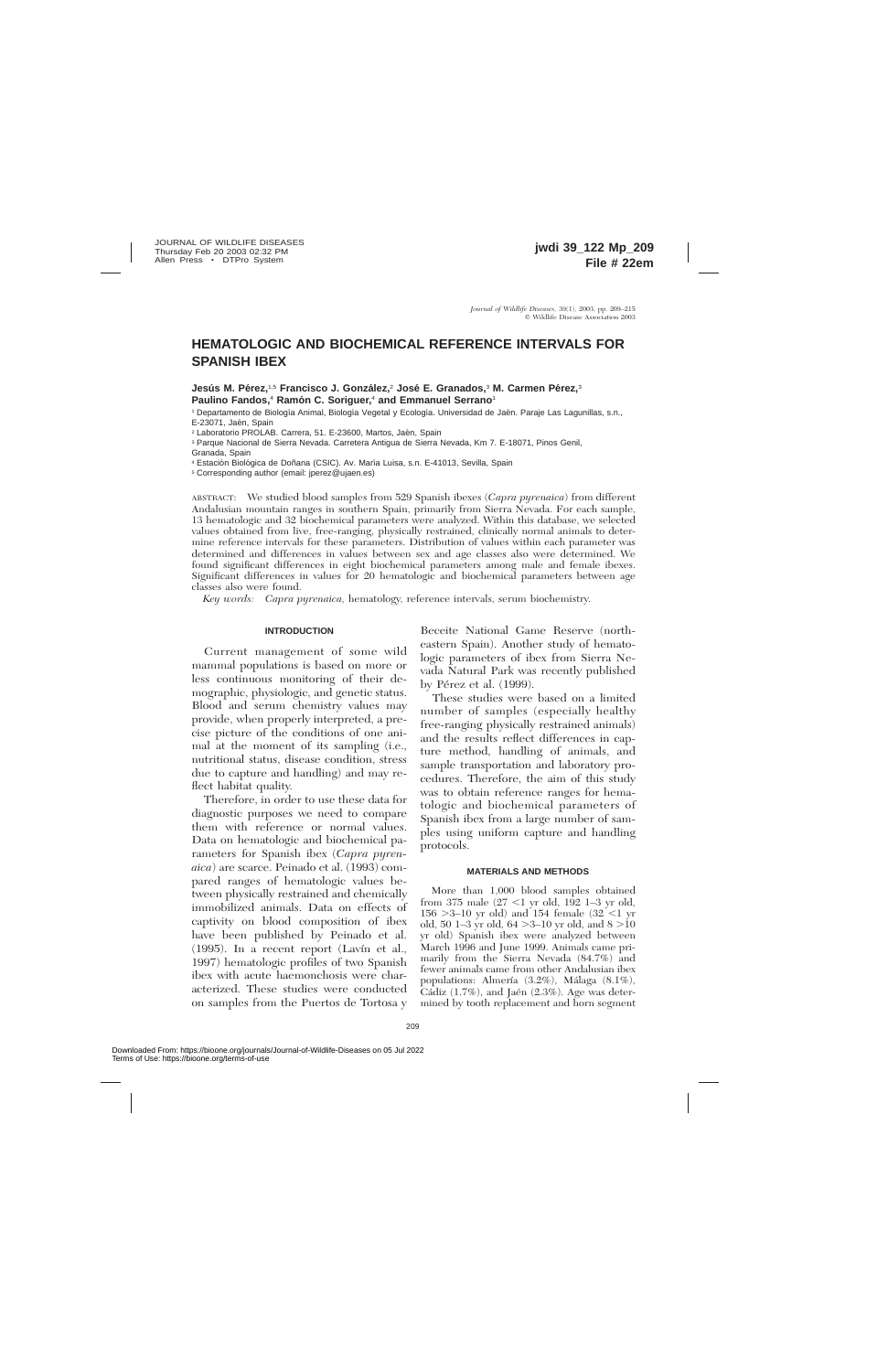| Parameter <sup>a</sup>                             | $\boldsymbol{z}$ | $Mean \pm SD$                    | Min.           | Max.              | $90\%$ CI                                                                                                                                           | $G^b$                | $G_2^c$                                                |
|----------------------------------------------------|------------------|----------------------------------|----------------|-------------------|-----------------------------------------------------------------------------------------------------------------------------------------------------|----------------------|--------------------------------------------------------|
| Hematocrit (%) (cal-<br>RBC (10 <sup>12</sup> /l)  | 213              | $15.88 \pm 2.80$                 | 4.13           | 22.35             | 15.56-16.20                                                                                                                                         | $-1.135$             | 2.738                                                  |
| (packed cell vol-<br>Hematocrit $(\%)$<br>culated) | 215              | 46.4±7.4                         | 12.3           | 69.6              | 45.6-47.3                                                                                                                                           | $-0.834$             | 3.668                                                  |
| Hemoglobin (g/dl)<br>ume)                          |                  | $15.8 \pm 2.3$<br>$42.8 \pm 6.1$ |                | 55.0<br>20.1      | $42.1 - 43.5$<br>15.6-16.1                                                                                                                          | $-1.706$<br>$-1.757$ | 6.512<br>5.907                                         |
| MCV(H)                                             | 216              | $29.5 + 3.5$                     | 19.6           | 46.0              | $29.1 - 29.9$                                                                                                                                       | 1.747                | 5.506                                                  |
| MCH (pg)                                           | 95               | $10.1 + 1.5$                     | 6.4            | $\overline{15}$ . | $9.9 - 10.3$                                                                                                                                        | 0.843                | 1.532                                                  |
| $ACHC$ (%)                                         | 195              | $34.0 + 3.9$                     | 22.1           | 43.2              | 33.6-34.5                                                                                                                                           | $-0.405$             | $-0.90$                                                |
| eukocytes/ml                                       |                  | $5,482 \pm 6,794$                | 3,300          | 1,000             | 14,715-16,249                                                                                                                                       | 0.874                | 1.527                                                  |
| Bands $(\%$                                        | 214<br>215       | $2.5 + 2.7$                      |                | 14.0              | $2.2 - 2.8$                                                                                                                                         | 1.519                |                                                        |
| Neutrophils (%)                                    | 215              | $38.2 \pm 14.3$                  |                | 87.0              | 36.6-39.8                                                                                                                                           | 0.227                | $\begin{array}{c} 2.566 \\ 0.189 \\ 1.604 \end{array}$ |
| Lymphocytes $(\%)$                                 | 214              | $55.2 \pm 14.7$                  | $\rm{C}$       | 89.0              | 53.5-56.8                                                                                                                                           | $-0.725$             |                                                        |
| Monocytes $(\%)$                                   | 215              | $1.3 + 1.6$                      | $\overline{0}$ | $\overline{8}$ .  | $1.2 - 1.5$                                                                                                                                         | 1.371                | 1.832                                                  |
| Eosinophils $(\%)$                                 |                  | $1.8 + 3.1$                      |                | 30.0              | $1.5 - 2.2$                                                                                                                                         | 4.693                | 34.256                                                 |
| $G_1 =$ skewness.<br>$\rm{C}_{2}$ =kurtosis        |                  |                                  |                |                   | ª Abbreviations: RBC=red blood cells, MCV=mean corpuscular volume, MCH=mean corpuscular hemoglobin, MCHC=mean corpuscular hemoglobin concentration. |                      |                                                        |

TABLE 1. Reference hematologic values for Spanish ibex from Andalusia. TABLE 1. Reference hematologic values for Spanish ibex from Andalusia.

Downloaded From: https://bioone.org/journals/Journal-of-Wildlife-Diseases on 05 Jul 2022 Terms of Use: https://bioone.org/terms-of-use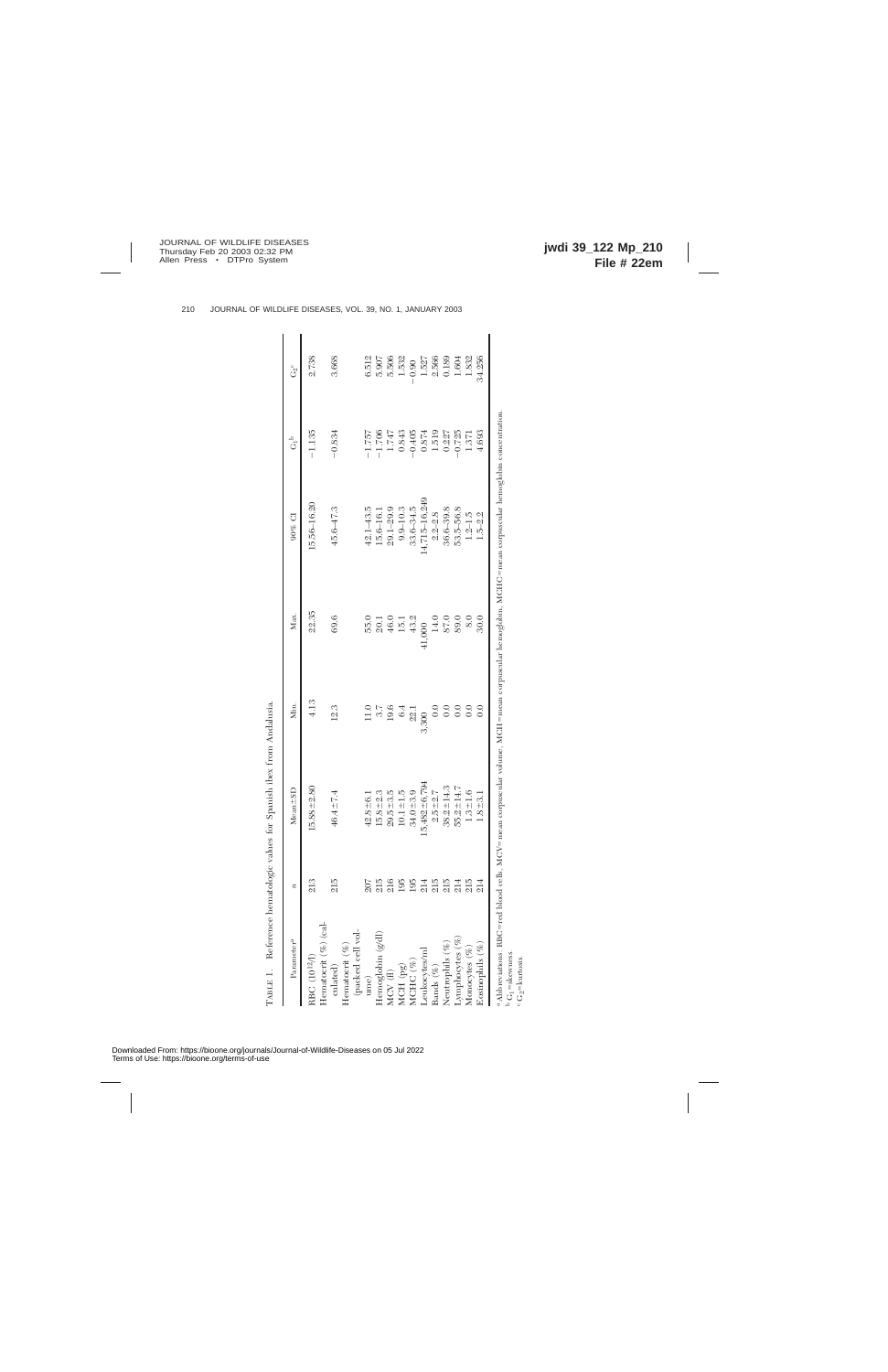| Parameter <sup>a</sup> | $\boldsymbol{n}$ | $Mean \pm SD$       | Min.  | Max.    | 90% CI              | $G_1^b$  | $G_2^c$  |
|------------------------|------------------|---------------------|-------|---------|---------------------|----------|----------|
| Glucose $(mg/dl)$      | 211              | $126.1 \pm 66.0$    | 2.6   | 297.0   | 118.6-133.6         | $-0.092$ | $-0.243$ |
| Cholesterol (mg/       |                  |                     |       |         |                     |          |          |
| dl)                    | 212              | $53.0 \pm 21.8$     | 23.0  | 174.0   | $50.5 - 55.4$       | 1.881    | 5.425    |
| Triglycerides (mg/     |                  |                     |       |         |                     |          |          |
| dl                     | 208              | $37.1 \pm 37.8$     | 1.7   | 238.0   | 32.8-41.4           | 2.861    | 9.477    |
| Uric acid (mg/dl)      | 181              | $0.4 \pm 1.2$       | 0.0   | 16.1    | $0.2 - 0.5$         | 11.904   | 152.431  |
| Blood urea (mg/        |                  |                     |       |         |                     |          |          |
| dl)                    | 210              | $44.4 \pm 15.5$     | 15.7  | 113.0   | $42.6 - 46.1$       | 1.941    | 5.695    |
| Creatinine $(mg)$      |                  |                     |       |         |                     |          |          |
| dl)                    | 211              | $1.7 \pm 0.7$       | 0.2   | 6.0     | $1.6 - 1.7$         | 1.862    | 10.113   |
| AST (IU/l)             | 209              | $235.3 \pm 212.4$   | 26.6  | 1,758.0 | $211.0 - 260.0$     | 8        | 19.472   |
| ALT (IU/l)             | 211              | $48.4 \pm 52.3$     | 6.6   | 468.0   | 42.4-54.3           | 4.362    | 24.759   |
| LDH (IU/l)             | 207              | $1,509.0 \pm 901.4$ | 313.0 | 5,605.0 | $1,405.5 - 1,612.6$ | 2.150    | 5.512    |
| $CK$ (IU/l)            | 204              | 748.0±944.5         | 35.2  | 6,630.0 | 638.7-857.3         | 3.197    | 12.810   |
| TBIL (mg/dl)           | 110              | $0.5 \pm 0.6$       | 0.1   | 4.0     | $0.4 - 0.6$         | 3.304    | 13.647   |
| $DBIL$ (mg/dl)         | 103              | $0.2 \pm 0.2$       | 0.0   | 0.9     | $0.2 - 0.3$         | 1.462    | 2.635    |
| GGT (IU/l)             | 210              | $51.0 \pm 25.3$     | 14.2  | 241.0   | $48.1 - 53.8$       | 4.439    | 25.334   |
| $AMY$ (IU/l)           | 95               | $482.8 \pm 739.5$   | 2.9   | 3,280.0 | 356.8-608.9         | 1.807    | 2.693    |
| $ALP$ (IU/l)           | 211              | 588.1±528.9         | 37.6  | 3,638.0 | 527.9-648.2         | 2.918    | 10.817   |
| $CES$ (ng/ml)          | 69               | $49.9 \pm 27.6$     | 1.4   | 112.0   | $44.4 - 5.4$        | 0.235    | $-1.094$ |
| Proteins (g/dl)        | 214              | $7.2 \pm 1.1$       | 4.3   | 13.7    | $7.1 - 7.3$         | 1.217    | 4.965    |
| Albumin (g/dl)         | 209              | $47.5 \pm 7.8$      | 17.9  | 65.9    | $46.6 - 48.4$       | $-0.548$ | 1.065    |
| Alpha $1$ ( $g/dl$ )   | 209              | $6.8 \pm 1.8$       | 0.1   | 14.1    | $6.6 - 7.0$         | 0.896    | 2.813    |
| Alpha 2 (g/dl)         | 209              | $12.1 \pm 3.5$      | 2.1   | 29.3    | $11.7 - 12.5$       | 0.754    | 4.656    |
| Beta (g/dl)            | 209              | $6.5 \pm 3.0$       | 2.3   | 21.0    | $6.1 - 6.8$         | 2.656    | 8.312    |
| Gamma (g/l)            | 208              | $26.9 + 7.7$        | 4.3   | 57.1    | $26.1 - 27.8$       | 0.633    | 2.085    |
| $A/G$ ratio $(g/dl)$   | 187              | $0.9 + 0.3$         | 0.5   | 1.8     | $0.9 - 1.0$         | 0.719    | 0.250    |
| Ca                     | 175              | $10.6 \pm 2.0$      | 5.9   | 18.7    | $10.3 - 10.8$       | 0.806    | 1.824    |
| Phosphates             | 177              | $6.9 \pm 2.8$       | 2.8   | 25.9    | $6.6 - 7.3$         | 2.166    | 11.644   |
| Fe                     | 201              | $161.2 \pm 64.8$    | 25.5  | 497.0   | 153.7-168.8         | 1.925    | 7.160    |
| Chloride               | 203              | $97.4 \pm 14.9$     | 58.7  | 133.0   | 95.7-99.1           | $-1.086$ | 1.563    |
| Mg                     | 202              | $3.0 \pm 0.8$       | 1.0   | 7.6     | $2.9 - 3.1$         | 1.495    | 7.282    |
| Na                     | 137              | $145.2 \pm 8.2$     | 116.7 | 171.6   | $144.0 - 146.3$     | 0.868    | 2.506    |
| K                      | 137              | $7.0 \pm 2.6$       | 3.1   | 15.4    | $6.7 - 7.4$         | 1.110    | 1.006    |
| Estradiol              | 11               | $1.0 - 0.0$         | 1.0   | 1.0     | $1.0 - 1.0$         |          |          |
| Cortisol               | 140              | $82.5 \pm 45.6$     | 15.0  | 215.0   | 76.1-88.9           | 1.024    | 0.608    |

TABLE 2. Reference biochemical values for Spanish ibex from Andalusia.

<sup>a</sup> Abbreviations: AST=aspartate aminotransferase, ALT=alanine aminotransferase, LDH=lactate dehydrogenase, CK=creatine kinase, TBIL=total bilirubin, DBIL=direct bilirubin, GGT=glutamyl transferases, AMY=amylase, ALP=alkaline phosphatase, CES=cholinesterase, A/G=albumin/globulin.<br>b  $\rm G_{1}=skewness.$ 

 $\rm ^c$  G<sub>2</sub>=kurtosis.

counts (Fandos, 1991). Blood samples were obtained by jugular venipuncture of ibexes captured for management purposes using corral traps (Pérez et al., 1997). Altitude at which animals were captured ranged from 1,400 m to 2,500 m above sea level.

Live animals were physically restrained and their eyes covered for protection and stress reduction. Ethylenediaminetetraacetic acid was used as anticoagulant and serum was obtained by centrifugation (4,750xG for 10 min). Sera were refrigerated at 4 C and analyzed within 24 hr at a single laboratory. Cytohematologic

analyses were performed with a Cell-Dyn  $610^{\circ\circ}$ autoanalyzer (Abbott Científica, S.A., Madrid, Spain). Parameters measured are shown in Ta $b\bar{b}$  1.

Metabolites, hormones, enzymes, proteins, and ions analyzed are shown in Table 2. Most biochemical measurements were made using an autoanalyzer (BT 2245<sup>®</sup>, Biotechnica Instruments, Rome, Italy) but some were made manually using an  $ES$  36 $\textcircled{m}$  spectrophotometer (Sclat Tecnologic, Barcelona, Spain). Total proteins were measured using BioSystems<sup>®</sup> kits (BioSystems-Atom, Barcelona, Spain) and pro-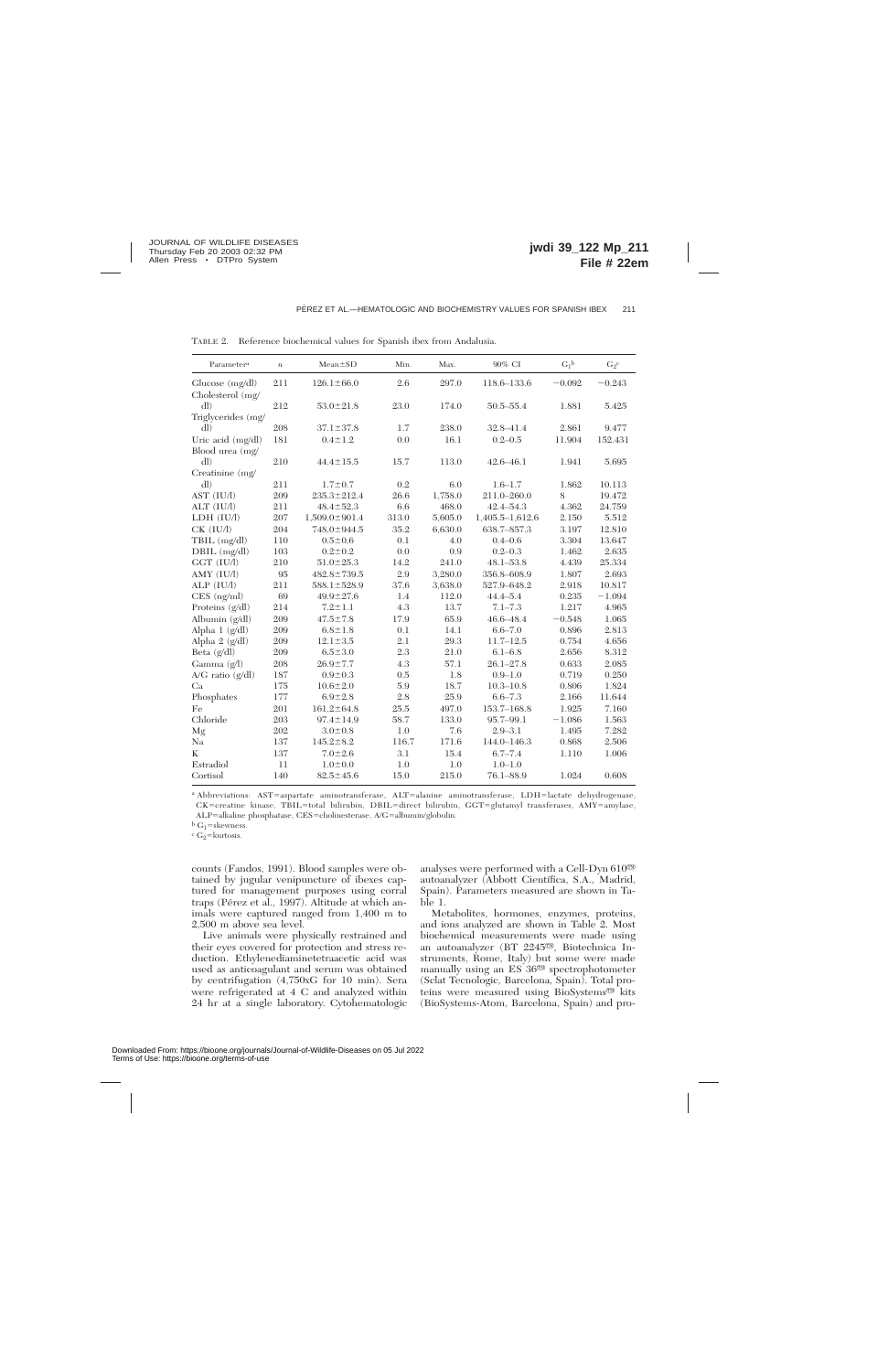| Parameter <sup>a</sup>   | Mann-Whitney<br>U | P     | Males<br>(n) | $Mean \pm SD$     | Females<br>(N) | $Mean \pm SD$       |
|--------------------------|-------------------|-------|--------------|-------------------|----------------|---------------------|
| Hematocrit (packed       |                   |       |              |                   |                |                     |
| cell volume) $(\% )$     | 6.127.00          | 0.006 | 122          | $43.7 \pm 5.8$    | 82             | $41.6 \pm 6.3$      |
| Cholesterol (mg/dl)      | 3.298.50          | 0.000 | 127          | $47.9 \pm 17.9$   | 82             | $60.4 \pm 25.2$     |
| Triglycerides (mg/dl)    | 3.873.50          | 0.006 | 124          | $33.6 \pm 36.6$   | 81             | $41.5 \pm 39.0$     |
| $CK$ (IU/l)              | 3.937.50          | 0.040 | 127          | $672.4 \pm 853.1$ | 75             | $884.0 \pm 1.083.9$ |
| $ALP$ (IU/l)             | 6.953.00          | 0.000 | 129          | $659.7 \pm 549.2$ | 79             | $440.2 \pm 403.2$   |
| Proteins $(g/dl)$        | 6.614.00          | 0.003 | 128          | $7.4 \pm 1.2$     | 83             | $7.0 \pm 0.9$       |
| Alpha $2 \text{ (g/dl)}$ | 4.222.50          | 0.044 | 125          | $11.9 \pm 3.1$    | 81             | $12.6 \pm 3.9$      |
| Chloride $(g/dl)$        | 3,475.00          | 0.001 | 126          | $94.5 \pm 16.8$   | 75             | $102.1 \pm 9.7$     |
| $Mg \ (mg/dl)$           | 3.812.00          | 0.019 | 126          | $2.8 \pm 0.7$     | 76             | $3.2 \pm 0.9$       |

TABLE 3. Values of select parameters that differed significantly between male and female ibex.

<sup>a</sup> Abbreviatoins: CK=creatine kinase, ALP=alkaline phosphatase.

teins were fractioned by cellulose acetate electrophoresis and bands were measured by a 434 photodensitometer<sup>®</sup> (Digiscan, Barcelona, Spain).

Statistical analyses, mainly non-parametric tests, were performed by using BMDP (Dixon, 1990; Berkeley, California, USA) and SYSTAT (London, UK) packages. To obtain reference ranges for the parameters studied, we selected values from live and clinically normal animals immediately after capture.

#### **RESULTS**

Reference hematologic and biochemical values for Spanish ibex are summarized in Tables 1 and 2. High variability in white blood cell (WBC), monocyte, and eosinophil counts and some biochemical parameters were found (Tables 1, 2). Values obtained for the different hematologic and biochemical parameters did not fit normal distribution as values obtained for  $G_1$ (skewness) and  $G_2$  (kurtosis) indicate (Tables 1, 2). There were some significant differences in values obtained from males and females (Table 3) and in some parameters related to age (Table 4).

### **DISCUSSION**

According to Borjesson et al. (2000), data reported as means, standard deviations, and ranges do not adequately address parameters that are not normally distributed, do not provide usable reference values, and are not appropriate for all sample sizes. For certain parameters showing greater biologic and analytic variation, such as leukocyte counts and WBC differential counts, intervals obtained using the 90th percentile provide tighter reference intervals (Solberg, 1999). This confidence level has been chosen in our study to characterize reference intervals.

Captive ibex had higher hematocrit values, hemoglobin concentration, and higher erythrocyte counts than the same animals when captured suggesting these increases are due to effects of stress on these parameters (Peinado et al., 1995). Differences in RBC counts may be attributable to stress (splenic contraction), hormonal influences, hydration status, dietary differences, adaptations to a desert environment (Borjesson et al., 2000), or adaptation to a high mountain environment.

Total leukocyte count varies with species and is influenced by age (Jain, 1993), but also may reflect stress-induced corticosteroid or epinephrine release due to capture, handling, and transport, as well as disease and allergic reactions (Bubenik and Brownlee, 1987; Marco et al., 1997; Borjesson et al., 2000). In most species for which reference ranges have been established, the neutrophil/heterophil count is a useful indicator of infection (Gascoyne and Hawkey, 1992). Lymphocytes may increase proportionally in chronic infections, whereas neutrophils may increase during acute infections (Bubenik and Brownlee, 1987).

Previous hematologic data obtained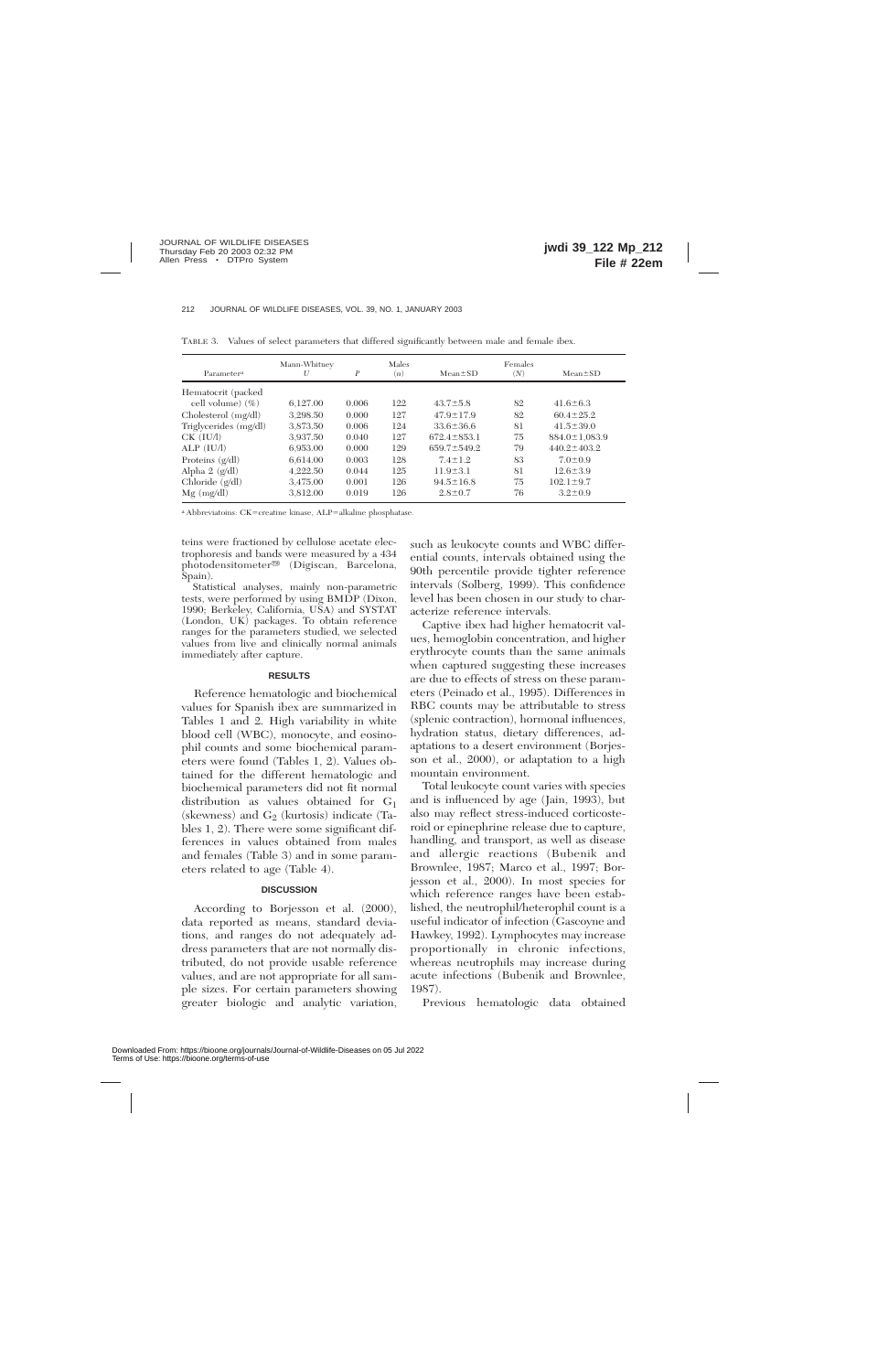|                                                                                                                                                          |                  | Age class          |                    |                     |                |       |
|----------------------------------------------------------------------------------------------------------------------------------------------------------|------------------|--------------------|--------------------|---------------------|----------------|-------|
| Parameter <sup>a</sup>                                                                                                                                   | $<1~\rm{yr}$     | $1 - 3 \text{ yr}$ | $>3-10$ vr         | >10~yr              | Kruskal Wallis | P     |
| Hemoglobin $(g/dl)$                                                                                                                                      | $15.2 + 2.0$     | $16.0 \pm 1.9$     | $16.2 + 2.6$       | $14.2 + 3.9$        | 1.443          | 0.003 |
| $MCV$ (H)                                                                                                                                                | $30.0 + 5.$      | $28.4 + 2.6$       | $30.2 + 2.6$       | $31.5 + 3.0$        | 20.977         | 0.000 |
| MCH (pg)                                                                                                                                                 | $9.9 + 2.$       | $10.0 + 1.1$       | $10.4 \pm 1.4$     | $10.0 + 1.7$        | 9.940          | 0.007 |
| <i>eukocytes/ml</i>                                                                                                                                      | 490<br>17,114±7, | 17,058±4,874       | $12.542 \pm 4.874$ | $14,229 \pm 12,495$ | 25.880         | 0.000 |
| Bands $(\%)$                                                                                                                                             | $2.4 + 2.$       | $2.4 = 2.6$        | $2.6 + 2.9$        | $3.3 + 5.0$         | 7.795          | 0.020 |
| -ymphocytes (%)                                                                                                                                          | $57.4 \pm 14.3$  | $58.0 \pm 12.6$    | $50.7 \pm 16.5$    | $52.7 \pm 10.8$     | 13.851         | 0.001 |
| Monocytes (%)                                                                                                                                            | $1.6 + 2.0$      | $1.5 + 1.5$        | $0.8 + 1.2$        | $2.3 + 1.5$         | 6.424          | 0.040 |
| Cholesterol (mg/dl)                                                                                                                                      | $73.5 + 28.9$    | $44.1 \pm 11.6$    | $48.0 \pm 13.2$    | $45.0 \pm 12.7$     | 25.764         | 0.000 |
| Triglycerides (mg/dl)                                                                                                                                    | $41.6 \pm 28.9$  | 34.7±42.6          | $37.3 + 39.6$      | $29.3 \pm 15.2$     | 12.533         | 0.002 |
| ALT (IUA)                                                                                                                                                | 57.5±45.7        | 55.7±69.5          | $33.4 \pm 18.7$    | $38.1 + 51.$        | 24.987         | 0.000 |
| LDH (IUA)                                                                                                                                                | $.968 \pm 1.148$ | 1984+851           | $1.320.5 \pm 627$  | $1,384 \pm 713$     | 14.530         | 0.001 |
| CK (IU/I)                                                                                                                                                | $934 \pm 1,025$  | $791 + 1,105$      | 578±647            | $591 \pm 47$        | 10.147         | 0.006 |
| [BIL (mg/dl)                                                                                                                                             | $0.83 + 0.90$    | $0.40 \pm 0.41$    | $0.33 \pm 0.27$    | $0.37 + 0.28$       | 6.027          | 0.049 |
| ALP (IU/I)                                                                                                                                               | 87<br>$792 + 7$  | $624 + 458$        | $421 + 294$        | $253 + 100$         | 25.133         | 0.000 |
| Total proteins $(g/dl)$                                                                                                                                  | $6.8 + 1.0$      | $7.2 + 1.0$        | $7.6 + 1.3$        | $7.3 + 0.7$         | 16.141         | 0.000 |
| Albumin $(g/d)$                                                                                                                                          | $47.2 \pm 8.$    | $50.0 \pm 6.7$     | $45.4 \pm 7.1$     | $37.9 + 12.8$       | 13.988         | 0.001 |
| Gamma (g/dl)                                                                                                                                             | $25.3 + 8.$      | $25.0 \pm 6.3$     | $30.0 + 6.6$       | $36.4 \pm 10.4$     | 25.626         | 0.000 |
| Ca (mg/dl)                                                                                                                                               | $1.3 \pm 1$ .    | $10.3 + 2.0$       | $10.3 + 2.5$       | $9.7 + 2.3$         | 13.823         | 0.001 |
| Phosphorus (mg/dl)                                                                                                                                       | $8.7 \pm 3.$     | $6.1 + 2.$         | $6.5 + 2.1$        | $5.8 \pm 4.2$       | 15.198         | 0.001 |
| $Mg$ (mg/dl)                                                                                                                                             | $3.2 + 0.$       | $2.8 + 0.8$        | $3.1 \pm 0.7$      | $2.8 + 0.5$         | 7.261          | 0.027 |
| <sup>a</sup> Abbreviations: ALT=alanine aminotransferase, LDH=lactate dehydrogenase, CK=creatine kinase, TBIL=total bilirubin, ALP=alkaline phosphatase. |                  |                    |                    |                     |                |       |

Values of select parameters that differed significantly between age classes. Mean values ± standard deviation for each age class. 6standard deviation for each age class. TABLE 4. Values of select parameters that differed significantly between age classes. Mean values TABLE 4.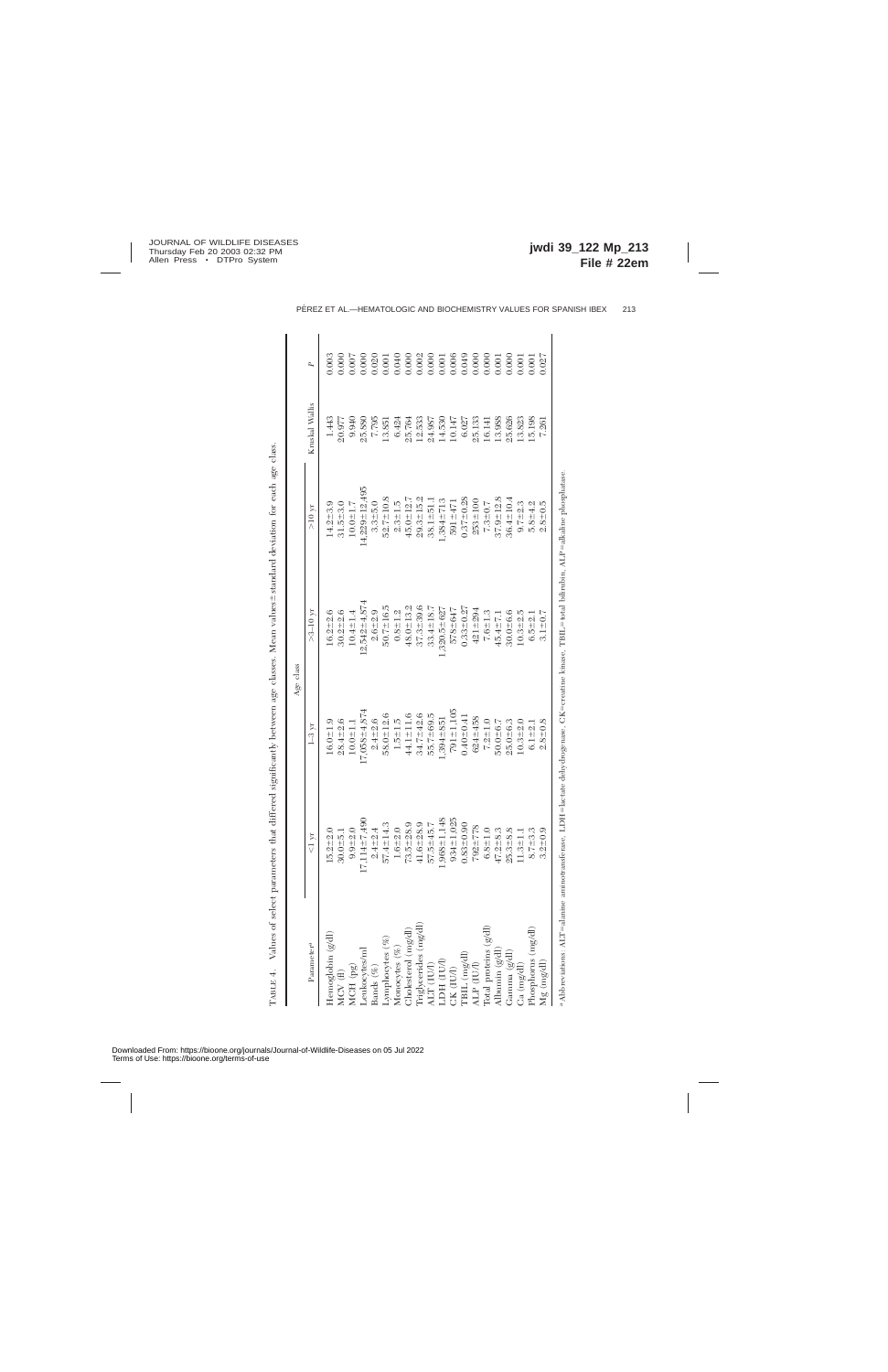from Spanish ibex (Peinado et al., 1993, 1995; Pérez et al., 1999) are within ranges determined in this study. Hematologic and biochemical values obtained for Spanish ibex are relatively similar to those reported for Alpine ibex (*Capra ibex*) (Cook et al., 1986; de Meneghi et al., 1990; Sartorelli et al., 1991), but differ from those determined for other wild bovids, such as the mouflon (*Ovis ammon*) (Marco et al., 1997) and bighorn sheep (*Ovis canadensis*) (Franzman, 1972; Borjesson et al., 2000).

Blood urea values obtained in our study were high compared to those reported for other *Capra* species, like the Alpine ibex (de Meneghi et al., 1992). These values may influenced by protein intake, thus reflecting habitat quality (Franzman, 1972). Creatine kinase values were significantly higher in females and total protein levels were significantly higher in males (Table 4). De Meneghi et al. (1990) argued that significant sex related changes in this muscle enzyme are consistent with higher mobility of females within their home range. Creatinine is produced in active muscle tissue. Its production is directly related to the muscular mass (Wolkers et al., 1994). We also found significantly higher values for alkaline phosphatase (ALP) in male ibex. Plasma creatinine level, urea/creatinine ratio and alkaline phosphatase level were considered the most useful parameters for evaluating condition of red deer (*Cervus elaphus*) (Wolkers et al., 1994). Our results are consistent with the fact that during most of the year male and female ibexes use habitats with different quality.

Values for 20 parameters were significantly different among age classes (Table 4). We found hemoglobin concentration, mean corpuscular volume, and mean corpuscular hemoglobin concentration increased with age, and counts of leukocytes and lymphocytes decreased in animals from 3–10 yr of age. These data suggest maturation of both circulatory and immunologic functions. Counts of leukocytes

and lymphocytes increased in aged animals  $(>10 \text{ yr old}).$ 

Young animals had significantly higher ALP values and lower total protein concentrations. Alkaline phosphatase levels are generally higher in young animals because of bone growth (Marco et al., 1997). In our study, maximum values of ALP were in young animals when most epiphyses are not yet fused. These age-related changes have been reported for other wild ungulates such as bighorn sheep (Borjesson et al., 2000). Young animals had relatively high levels of creatine kinase which may be due to greater susceptibility to stress-induced events such as capture and handling and capture myopathy (Vassart et al., 1992; Marco et al., 1997).

#### **ACKNOWLEDGEMENTS**

We dedicate this work to the memory of our friend and colleague Dr. Isidoro Ruiz-Martı´ nez, who died last July 1997 in a tragic mountain accident while surveying ibexes.

This work was supported by an agreement between Jaén University and the Consejería de Medio Ambiente (Junta de Andalucía): Seguimiento y control de la sarna sarcóptica que afecta a las poblaciones de cabra montés (*Capra pyrenaica hispanica*) existentes en Andalucía. Special thanks to M. Chirosa and C. Norman for their collaboration, and to J. Navarro, M. Alguacil and A. Rodríguez, for their help in collecting samples. The authors declare that experiments carried out within this work comply the current Spanish and Andalusian laws and that animal welfare was always preserved.

#### **LITERATURE CITED**

- BORJESSON, D. L., M. M. CHRISTOPHER, AND W. M. BOYCE. 2000. Biochemical and hematologic reference intervals for free-ranging desert bighorn sheep. Journal of Wildlife Diseases 36: 294–300.
- BUBENIK, G. A., AND L. BROWNLEE. 1987. Assessing health of male white-tailed deer by white blood cell counts. Journal of Wildlife Management 51: 57–58.
- COOK, R. A., M. L. ROSKOP, AND D. L. BOWERMAN. 1986. Hematologic and serum chemistry values for captive Alpine ibex. Journal of Zoo and Animal Medicine 17: 65–68.
- DE MENEGHI, D., P. G. MENEGUZ, O. ABATE, G. QUARANTA, L. ROSSI, AND P. LANFRANCHI. 1990. Blood serum analysis of chemically captured Alpine ibex (*Capra ibex*). I: Values at the